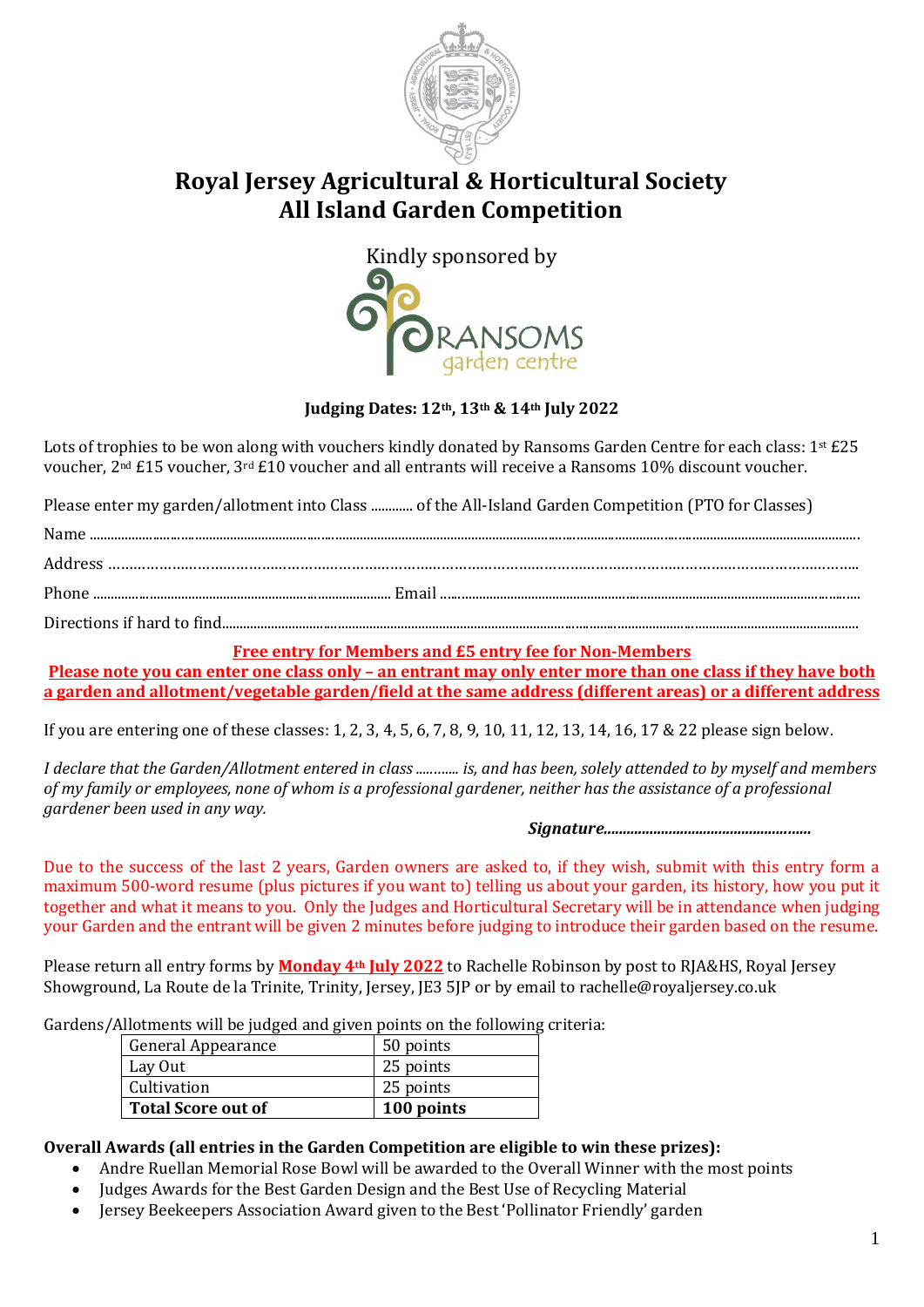| <b>CLASS</b>   | <b>GARDEN TYPE</b>                                                                                                                                   | <b>SIZE IN SQUARE</b> |
|----------------|------------------------------------------------------------------------------------------------------------------------------------------------------|-----------------------|
|                |                                                                                                                                                      | <b>METRES</b>         |
| $\mathbf{1}$   | Small Garden                                                                                                                                         | Less than 100         |
|                |                                                                                                                                                      | square metres         |
| $\overline{2}$ | Medium Garden                                                                                                                                        | $100 - 250$           |
|                |                                                                                                                                                      | square metres         |
| 3              | Large Garden                                                                                                                                         | $250 - 500$           |
|                |                                                                                                                                                      | square metres         |
| $\overline{4}$ | Patio Garden, excluding a lawn                                                                                                                       | Less than 100         |
|                |                                                                                                                                                      | square metres         |
| 5              | Courtyard Garden, excluding a lawn                                                                                                                   | $100 - 250$           |
|                |                                                                                                                                                      | square metres         |
| 6              | Best Kept Allotment (fruit can be included) - Small                                                                                                  | Less than 100         |
|                |                                                                                                                                                      | square metres         |
| 7              | Best Kept Allotment (fruit can be included) - Medium                                                                                                 | $100 - 250$           |
|                |                                                                                                                                                      | square metres         |
| 8              | Best Kept Allotment (fruit can be included) - Large                                                                                                  | More than 250         |
|                |                                                                                                                                                      | square metres         |
| 9              | Best Kept Vegetable Garden at Home or Field (fruit can be included) - these can                                                                      | Any Size              |
|                | either be at different addresses or the same address but in separate areas                                                                           |                       |
| 10             | Formal Garden - a garden laid out with complete regularity, formal lines with the                                                                    | Any Size              |
|                | methods of classic design, arranged in rows or geometrical figures                                                                                   |                       |
| 11             | Informal Garden - is naturalistic                                                                                                                    | Any Size              |
| 12             | Family Garden - used and cared for by all the Family to incorporate recycling and                                                                    | Any Size              |
|                | pets - a Garden to celebrate family life - not manicured                                                                                             |                       |
| 13             | Community Garden - a garden cared for by a community of people                                                                                       | Any Size              |
| 14             |                                                                                                                                                      | Any Size              |
|                | Farm Gardens attached to either a working or non-working Farm                                                                                        |                       |
| 15             | Gardens of Any Size - Professional Assistance allowed                                                                                                | Any Size              |
|                |                                                                                                                                                      |                       |
| 16             | New Competitors - Gardens (who have not previously taken part in the Garden<br>Competition)                                                          | Any Size              |
| 17             | New Competitors - Allotment, Vegetable Garden at Home or Field owned/leased by<br>you (who have not previously taken part in the Garden Competition) | Any Size              |
| 18             | Gardens attached to a Hotel or Guest House - Professional Assistance allowed                                                                         | Any Size              |
| 19             | Gardens attached to a Restaurant, Pub or Tourist Attraction - Professional<br>Assistance allowed                                                     | Any Size              |
| 20             | Gardens attached to a Care or Residential Home - Professional Assistance allowed                                                                     | Any Size              |
| 21             | Best Floral Parish Hall on the Island - Professional Assistance allowed                                                                              | Any Size              |
| 22             | Children's Class - 16 Years & Under (fruit, vegetables and/or flowers)                                                                               | Any Size              |

## **NOTES**

1. Please ensure you read the Garden Competition Regulations included with this entry form.

2. Judging of the gardens/allotments will take place over 3 days – you will be notified of the date and time of the class you have entered once all entries have been received after the closing date.

2. "Professional Assistance" is taken to mean the employment of a professional gardener on an hourly or day-today basis to help run the garden at regular intervals, as opposed to maintenance of the garden by the owner or members of the family.

For any queries, please consult Rachelle Robinson on telephone: 860648 or mobile: 07797 919612

*Data Protection: By submitting this entry, you give your consent for details & photographs to be included in Society publication*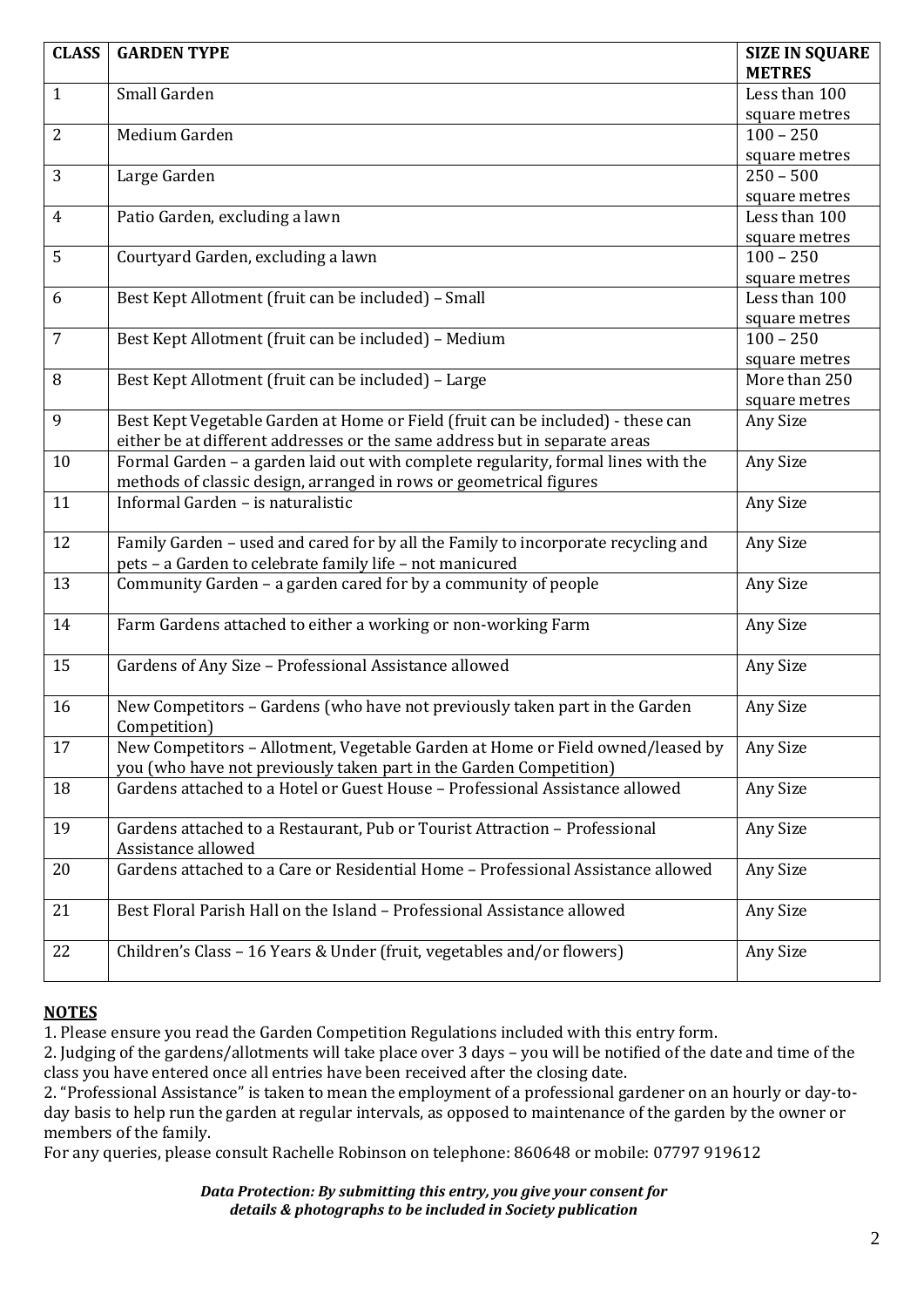## **2022 – GARDEN COMPETITION REGULATIONS**

#### GOVERNING THE CONDUCT OF GARDEN COMPETITIONS HELD BY THE HORTICULTURAL DEPARTMENT OF THE ROYAL JERSEY AGRICULTURAL & HORTICULTURAL SOCIETY **(EXHIBITORS NOT COMPLYING WITH THESE REGULATIONS WILL BE SUBJECT TO DISQUALIFICATION)**

## **ALL ISLAND GARDEN COMPETITION**

1. Entrants must be Members of the Society to enter the All-Island Garden Competition for free.

\_\_\_\_\_\_\_\_\_\_\_\_\_\_\_\_\_\_\_\_\_\_\_\_\_\_\_\_\_\_\_\_\_\_\_\_\_\_\_\_\_\_\_\_\_\_\_\_\_\_\_\_\_\_\_\_\_\_\_\_\_\_\_\_\_\_\_\_\_\_\_\_\_\_\_\_\_\_\_\_\_\_\_\_\_\_\_\_\_\_\_\_\_\_\_\_\_\_\_\_\_\_\_\_\_\_\_\_\_\_\_\_\_\_\_\_\_\_\_\_\_\_\_\_\_\_\_\_\_\_\_\_\_\_\_\_\_

- 2. Entrants who are Non-Members of the Society will pay an entry fee of £5 to enter the All-Island Garden Competition.
- 3. The owner of the Garden or Allotment/Vegetable Garden/Field must enter the All-Island Garden Competition.
- 4. Entrants must send the Entry Form to the Horticultural Secretary, not later than the date specified on the Form, to enable them to enter the All-Island Garden Competition.
- 5. All entries must be made on the appropriate entry form.
- 6. Entrants may ONLY enter one class of the All-Island Garden Competition. An entrant may ONLY enter more than one class if the entrant has both a garden and an allotment/vegetable garden/field. These can either be at different addresses or the same address if they are in separate areas.
- 7. For the "Best Kept Allotment" classes, an allotment is defined as plot of land rented by an individual for growing fruit, vegetables or flowers.
- 8. New Competitors (Gardens only) are defined as a Member or Non-Member who have not taken part in any class of the All Island Garden Competition previously in any year.
- 9. New Competitors (Allotments or Vegetable Gardens or Field only) are defined as a Member or Non-Members who have not taken part in any class of the All Island Garden Competition previously in any year.
- 10. Members or Non-Members who have entered any class previously at the All-Island Garden Competition may not enter their garden or allotment/vegetable garden/field in the New Competitor classes if they have moved address and that particular garden or allotment/vegetable garden/field has not been entered before – they must enter the appropriate classes excluding the New Competitor classes.
- 11. "Professional Assistance" is taken to mean the employment of a professional gardener on an hourly or day to day basis to help run the garden at regular intervals, as opposed to maintenance of the garden by the owner or members of the family.